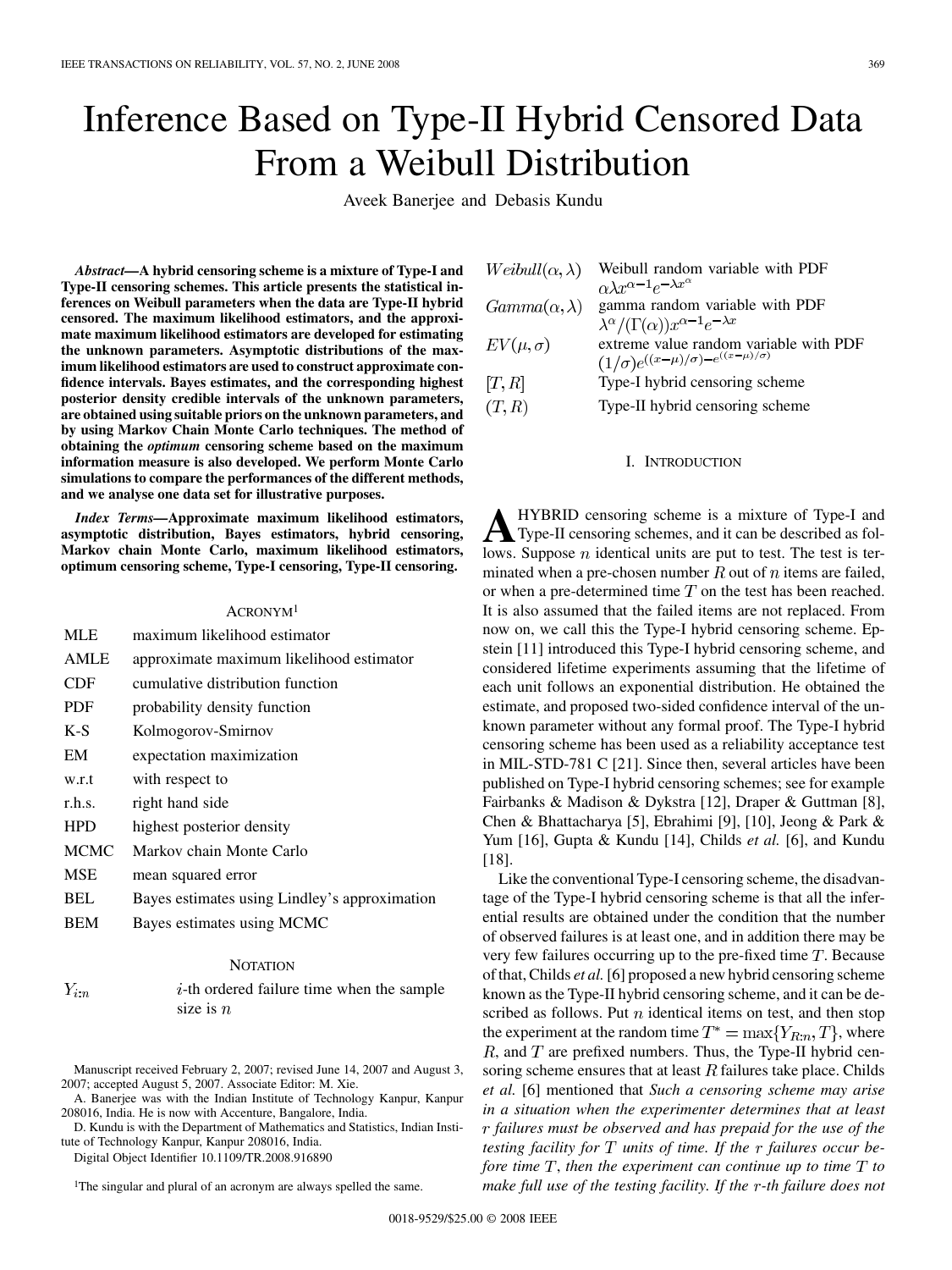

Fig. 1. Schematic illustration of the Type-II hybrid censoring scheme.

*occur before time then he/she will naturally choose to continue until r-th failure*. For the comparison of the two hybrid censoring schemes, the readers are referred to Childs *et al.* [6].

Because the lifetime distributions of many experimental units can be modeled by a two-parameter Weibull distribution, in this paper we consider Type-II hybrid censoring lifetime data when the lifetime distribution of each unit follows a two-parameter Weibull distribution. We also assume that the failed items are not replaced. First, we provide the MLE of the unknown parameters, and it is observed that the MLE can not be obtained in explicit forms. The MLE of the two unknown parameters can be obtained by solving one non-linear equation. We provide a simple fixed point type algorithm to find the MLE. We also provide the AMLE which can be obtained in explicit forms. Because the exact distributions of the MLE are not easy to derive, we propose to use the asymptotic distributions of the MLE to construct the approximate confidence intervals.

We also consider the Bayesian solution of this problem. For the Weibull distribution, no natural continuous conjugate priors exist simultaneously for both the shape, and scale parameters; see for example Kaminskiy & Krivtsov [17]. When the shape parameter is known, the gamma prior is the natural conjugate prior on the scale parameter. So we assume the gamma prior on the scale parameter. For the shape parameter also, we have considered the gamma prior. Based on these priors, the Bayes estimates can not be obtained explicitly. Because the Bayes estimates can not be obtained explicitly, we provide two approximations, namely Lindley's approximation, and the Gibbs sampling procedure. We use the Gibbs sampling procedure to compute the Bayes estimates, and the HPD credible intervals. We compare the performances of the different methods by Monte Carlo simulations, and for illustrative purposes we have analysed one real data set.

The rest of the paper is organize as follows. In Section II, we describe the model, and the available data. The MLE, and AMLE are presented in Sections III and IV respectively. Bayesian analyses are presented in Section V. Simulation results, and data analysis are provided in Sections VI and VII respectively. We provide a simple heuristic procedure to find the *optimum* censoring scheme in Section VIII, and finally we conclude the paper in Section IX.

# II. MODEL, AND DATA DESCRIPTIONS

Suppose the lifetime Y has a  $Weibull(\alpha, \lambda)$ . Now consider the transformed random variable  $X = \ln Y$ . If Y has a  $Weibull(\alpha, \lambda)$ , then X has  $EV(\mu, \sigma)$ , where  $\sigma = 1/\alpha$ , and  $\mu = -\ln \lambda/\alpha$ . Here,  $\mu$ , and  $\sigma$  are the location, and scale parameters respectively.

It is well known that  $Weibull(\alpha, \lambda)$ , and  $EV(\mu, \sigma)$  are equivalent models. Because  $EV(\mu, \sigma)$  belongs to the location-scale family, sometimes it is easier to work with  $EV(\mu, \sigma)$  rather than  $Weibull(\alpha, \lambda)$ . In  $EV(\mu, \sigma)$ , if we put  $\mu = 0$ , and  $\sigma = 1$ , then it reduces to the standard extreme value distribution.

Now we describe the data available under the Type-II hybrid censoring scheme. For known  $R$ , and  $T$ , we can observe the following three types of observations.

CASE I:  $\{y_{1:n} < \ldots < y_{R:n}\}\$ if  $y_{R:n} > T$ . CASE II:  $\{y_{1:n} < \ldots < y_{R:n} < y_{R+1:n} < \ldots < y_{m:n} <$  $T < y_{m+1:n}$ , if  $R \le m < n$ , and  $y_{m:n} < T < y_{m+1:n}$ . CASE III:  $\{y_{1:n} < \ldots < y_{n:n} < T\}.$ 

Note that, in case II, we do not observe  $y_{m+1:n}$ , but  $y_{m:n}$  <  $T < y_{m+1:n}$  means that the m-th failure took place before T, and no failure took place between  $y_{m:n}$  and  $T$ . A schematic representation of the Type-II hybrid censoring scheme is presented in Fig. 1. In the next section, we obtain the MLE of  $\alpha$ , and  $\lambda$ based on the observed sample.

# III. MAXIMUM LIKELIHOOD ESTIMATORS

In this section, we provide the MLE of  $\alpha$ , and  $\lambda$  for three different cases. The likelihood functions for three different cases follow.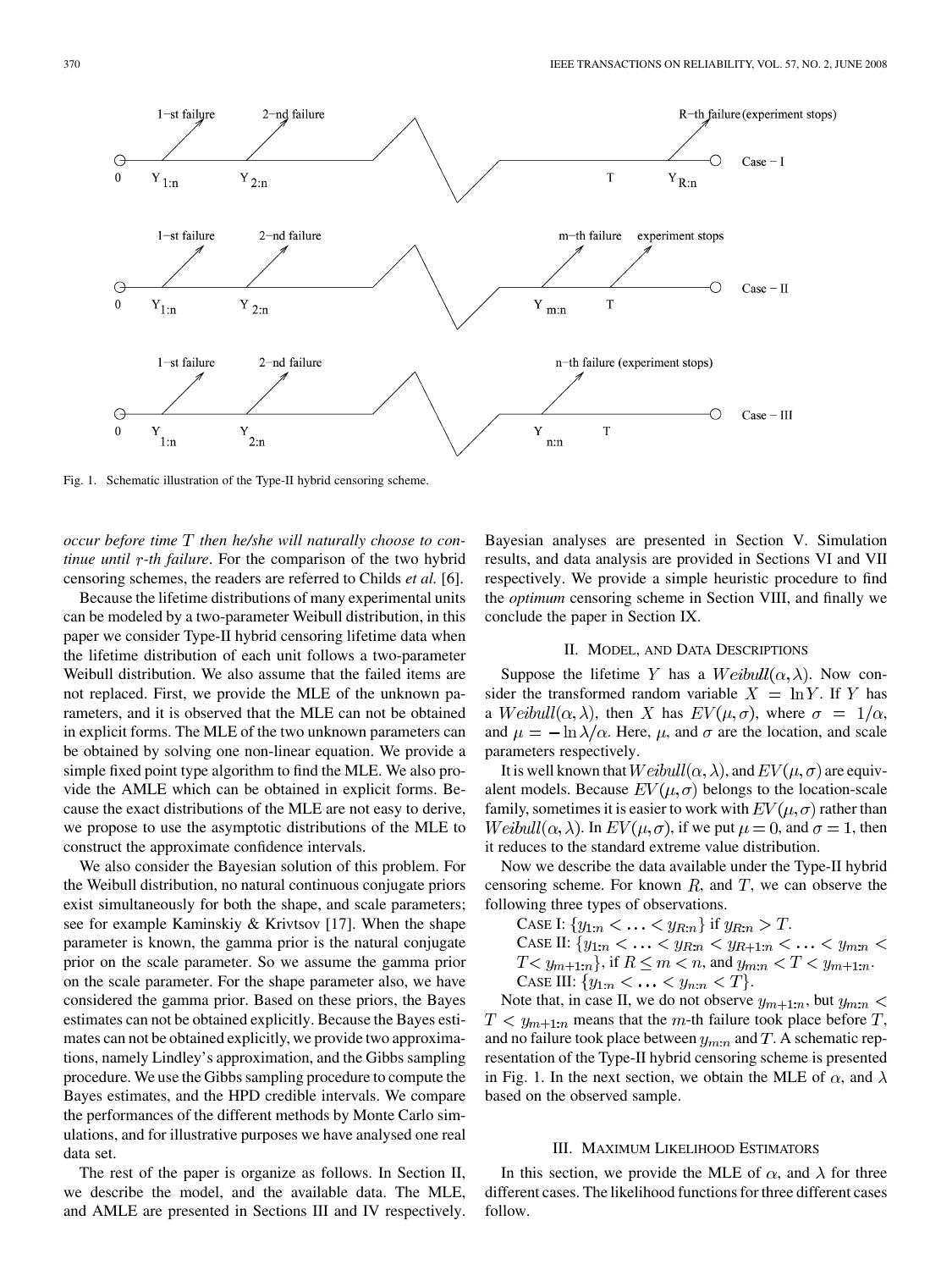CASE I

$$
l(\alpha,\lambda) = \alpha^R \lambda^R \prod_{i=1}^R y_{i:n}^{\alpha-1} e^{-\lambda \left[ \sum_{i=1}^R y_{i:n}^{\alpha} + (n-R)y_{R:n}^{\alpha} \right]} \qquad (1
$$

CASE II

$$
l(\alpha,\lambda) = \alpha^m \lambda^m \prod_{i=1}^m y_{i:n}^{\alpha-1} e^{-\lambda \left[\sum_{i=1}^m y_{i:n}^{\alpha} + (n-m)T^{\alpha}\right]} \tag{2}
$$

CASE III

$$
l(\alpha,\lambda) = \alpha^n \lambda^n \prod_{i=1}^n y_{i:n}^{\alpha-1} e^{-\lambda \sum_{i=1}^n y_{i:n}^{\alpha}}.
$$
 (3)

Therefore, Cases I, II, and III can be combined, and can be written as

$$
l(\alpha,\lambda) = \alpha^D \lambda^D \prod_{i=1}^D y_{i:n}^{\alpha-1} e^{-\lambda \left[\sum_{i=1}^D y_{i:n}^{\alpha} + (n-D)U^{\alpha}\right]}.
$$
 (4)

Here, D denotes the number of failures; and  $U = y_{R:n}$  if  $D =$ R, and  $U = T$  if  $D > R$ . From (4), it is clear that the MLE of  $\alpha$ , and  $\lambda$  can be obtained by solving the following two equations.

$$
\frac{D}{\lambda} - \left[\sum_{i=1}^{D} y_{i:n}^{\alpha} + (n - D)y_{D:n}^{\alpha}\right] = 0,
$$
\n
$$
\frac{D}{\alpha} + \sum_{i=1}^{D} \ln y_{i:n}
$$
\n
$$
- \lambda \left[\sum_{i=1}^{D} y_{i:n}^{\alpha} \ln y_{i:n} + (n - D)U^{\alpha} \ln U\right] = 0.
$$
\n(6)

Therefore, for fixed  $\alpha$ , the MLE of  $\lambda$ , say  $\widehat{\lambda}(\alpha)$ , can be obtained as

$$
\widehat{\lambda}(\alpha) = \frac{D}{\sum_{i=1}^{D} y_{in}^{\alpha} + (n - D)U^{\alpha}},\tag{7}
$$

and the MLE of  $\alpha$  can be obtained by solving the non-linear equation

$$
\frac{D}{\alpha} + \sum_{i=1}^{D} \ln y_{i:n} - \widehat{\lambda}(\alpha) \left[ \sum_{i=1}^{D} y_{i:n}^{\alpha} \ln y_{i:n} + (n - D)U^{\alpha} \ln U \right] = 0.
$$
\n(8)

Equation (8) can be written as

$$
h(\alpha) = \alpha,\tag{9}
$$

where

$$
h(\alpha) = \frac{D}{\widehat{\lambda}(\alpha) \Big[ \sum_{i=1}^{D} y_{i:n}^{\alpha} \ln y_{i:n} + (n-D)U^{\alpha} \ln U \Big] - \sum_{i=1}^{D} \ln y_{i:n}}.
$$
\n(10)

We propose a simple iterative procedure to solve for (9). Start with some initial guess of  $\alpha$ , say  $\alpha^{(0)}$ , then compute . Proceed in this way to obtain  $\alpha^{(n+1)} = h(\alpha^{(n)})$ . Stop the iterative procedure when  $|\alpha^{(n+1)} - \alpha^{(n)}| < \epsilon$ , some preassigned tolerance limit. Once we obtain the MLE of  $\alpha$ , say  $\hat{\alpha}$ , then the MLE of  $\lambda$  can be obtained as  $\hat{\lambda} = \hat{\lambda}(\hat{\alpha})$  from (7).

## IV. APPROXIMATE MAXIMUM LIKELIHOOD ESTIMATORS

(1) this section we propose the AMLE which have explicit forms. Because the MLE can not be obtained in explicit forms, in Let  $x_{i:n} = \ln y_{i:n}$ . Therefore, the likelihood equation of the observed data can be written as

$$
l(\mu, \sigma) \propto \frac{1}{\sigma^D} \prod_{i=1}^D g(z_{i:n}) \left(\bar{G}(V)\right)^{n-D}, \qquad (11)
$$

where

$$
g(x) = e^{x - e^x}, \quad \bar{G}(x) = e^{-e^x}, \quad z_{i:n} = \frac{x_{i:n} - \mu}{\sigma},
$$

$$
V = \frac{U - \mu}{\sigma}, \quad \sigma = \frac{1}{\alpha}, \quad \mu = -\frac{1}{\alpha} \ln \lambda.
$$

Ignoring the constant, and taking the logarithm of (11), we obtain

$$
L(\mu, \sigma) = -D \ln \sigma + \sum_{i=1}^{D} \ln g(z_{i:n}) + (n - D) \ln (\bar{G}(V)).
$$
\n(12)

Taking derivatives of  $L(\mu, \sigma)$ , with respect to  $\mu$ , and  $\sigma$ , gives

$$
\frac{\partial L}{\partial \mu} = -\frac{1}{\sigma} \sum_{i=1}^{D} \frac{g'(z_{i:n})}{g(z_{i:n})} + \frac{1}{\sigma} (n - D) \frac{g(V)}{\overline{G}(V)} = 0, \quad (13)
$$

$$
\frac{\partial L}{\partial \sigma} = -\frac{D}{\sigma} - \frac{1}{\sigma} \sum_{i=1}^{D} \frac{g'(z_{i:n})}{g(z_{i:n})} z_{i:n}
$$

$$
+ \frac{1}{\sigma} (n - D) \frac{g(V)}{\overline{G}(V)} V = 0. \quad (14)
$$

Clearly, (13), and (14) do not have explicit solutions. We expand the functions  $g'(z_{i:n})/g(z_{i:n})$ , and  $g(V)/\overline{G}(V)$  in Taylor series as follows. Suppose  $p_i = i/(n+1), q_i = 1-p_i$  for  $i = 1, ..., n$ , and  $p_{D^*} = (p_D + p_{D+1})/2$ ,  $q_{D^*} = 1 - p_{D^*}$  for  $1 \le D \le$  $n-1$ . Then, expand the function  $g'(z_{i:n})/g(z_{i:n})$  around the point  $G^{-1}(p_i) = \ln(-\ln q_i) = \mu_i$  (say) for  $i = 1, \ldots, D$ . Also, expand the function  $g(V)/G(V)$  around the point  $\mu_R$  if  $U = y_{R:n}$ . If  $U = T$ , expand  $g(V)/\bar{G}(V)$  around the point  $G^{-1}(p_{D^*}) = \ln(-\ln(1-p_D^*)) = \mu_{D^*}$  (say), when  $D <$ n. Similar methods were used by Balasooriya & Balakrishnan [3], and also see Arnold *et al.* [1]. Note that for  $i = 1, \ldots, D$ ,

$$
\frac{g'(z_{i:n})}{g(z_{i:n})} \approx \alpha_i - \beta_i z_{i:n},\tag{15}
$$

where

$$
\alpha_i = \frac{g'(\mu_i)}{g(\mu_i)} - \mu_i \left[ \frac{g''(\mu_i)}{g(\mu_i)} - \left( \frac{g'(\mu_i)}{g(\mu_i)} \right)^2 \right] \n= 1 + \ln q_i (1 - \ln(-\ln q_i))
$$
\n(16)

$$
\beta_i = \left[ \left( \frac{g'(\mu_i)}{g(\mu_i)} \right)^2 - \frac{g''(\mu_i)}{g(\mu_i)} \right] = -\ln q_i. \tag{17}
$$

If  $U = y_{R:n}$ , expanding  $g(V)/\bar{G}(V)$  around the point  $\mu_R$ , we obtain

$$
\frac{g(V)}{\overline{G}(V)} \approx 1 - \alpha_D + \beta_D z_{D:n}.
$$
\n(18)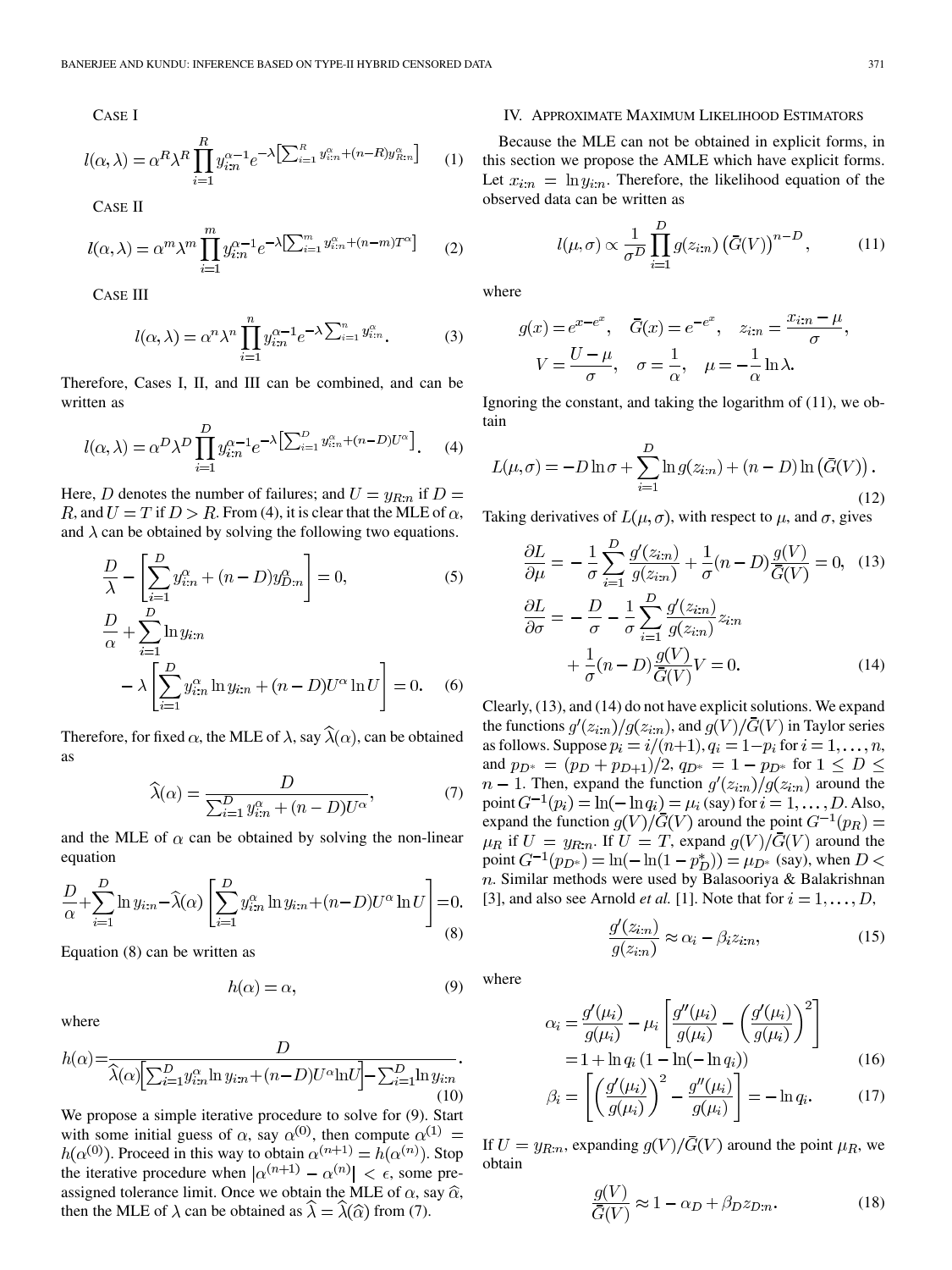Using the approximations  $(15)$ , and  $(18)$  in  $(13)$ , and  $(14)$ , we obtain

$$
-\sum_{i=1}^{D} (\alpha_i - \beta_i z_{i:n}) + (n - D)(1 - \alpha_D + \beta_D z_{D:n}) = 0, \quad (19)
$$

$$
-D - \sum_{i=1}^{D} (\alpha_i - \beta_i z_{i:n} z_{i:n} + (n - D)
$$

$$
\times (1 - \alpha_D + \beta_D z_{D:n}) z_{D:n} = 0. \tag{20}
$$

From (19), we obtain solution of  $\hat{\mu}$  as

$$
\widehat{\mu} = A_i - B_I \widehat{\sigma},\tag{21}
$$

where

$$
A_{I} = \frac{\sum_{i=1}^{D} \beta_{i} x_{i:n} + \beta_{D} (n-D) x_{D:n}}{\sum_{i=1}^{D} \beta_{i} + \beta_{D} (n-D)},
$$
(22)

$$
B_I = \frac{\sum_{i=1}^{D} \alpha_i - (n - D)(1 - \alpha_D)}{\sum_{i=1}^{D} \beta_i + \beta_D(n - D)}.
$$
 (23)

From (20), we obtain  $\hat{\sigma}$  as a solution of the quadratic equation

$$
E_I \sigma^2 + F_I \sigma - G_I = 0,\t\t(24)
$$

where

$$
E_I = D + B_I \sum_{i=1}^{D} \alpha_i - B_I (n - D)(1 - \alpha_D)
$$
  

$$
- B_I^2 \sum_{i=1}^{D} \beta_i - B_I^2 (n - D)\beta_D = D,
$$
  

$$
F_I = \sum_{i=1}^{D} \alpha_i (x_{i:n} - A_I) - (n - D)(1 - \alpha_D)(x_{D:n} - A_i)
$$
  

$$
-2B_I \sum_{i=1}^{D} \beta_i (x_{i:n} - A_I) - 2(n - D)\beta_D B_I (x_{D:n} - A_I),
$$

and

$$
G_I = \sum_{i=1}^{D} \beta_i (x_{i:n} - A_I)^2 + (n - D)\beta_D (x_{D:n} - A_I)^2 > 0.
$$

Therefore,

$$
\hat{\sigma} = \frac{-F_I + \sqrt{F_I^2 + 4DG_I}}{2D}
$$

is the only positive root. If  $U = T$ , expanding  $q(V)/\bar{G}(V)$ around the point  $\mu_{D^*}$ , and following the same procedure as above, we obtain the solution of  $\hat{\mu}$  as

$$
\widehat{\mu} = A_{II} - B_{II}\widehat{\sigma},\tag{25}
$$

where

$$
A_{II} = \frac{\sum_{i=1}^{D} \beta_i x_{i:n} + \beta_{D^*}(n-D) \ln T}{\sum_{i=1}^{D} \beta_i + \beta_{D^*}(n-D)}, \text{ and } (26)
$$

$$
B_{II} = \frac{\sum_{i=1}^{D} \alpha_i - (n - D)(1 - \alpha_{D^*})}{\sum_{i=1}^{D} \beta_i + \beta_{D^*} (n - D)}.
$$
 (27)

Here,  $\beta_{D^*} = -\ln q_{D^*}$ , and  $\alpha_{D^*} = 1 + \ln q_{D^*} (1 \ln(-\ln q_{D^*})$ ). Moreover,  $\hat{\sigma}$  can be obtained as

$$
\hat{\sigma} = \frac{-F_{II} + \sqrt{F_{II}^2 + 4DG_{II}}}{2D},
$$

where

$$
F_{II} = \sum_{i=1}^{D} \alpha_i (x_{i:n} - A_{II}) - (n - D)(1 - \alpha_{D^*})(\ln T - A_{II})
$$

$$
-2B \sum_{i=1}^{D} \beta_i (x_{i:n} - A_{II}) - 2(n - D)\beta_{D^*}B(\ln T - A_{II}),
$$

and

$$
G_{II} = \sum_{i=1}^{D} \beta_i (x_{i:n} - A_{II})^2 + (n - D)\beta_{D^*} (\ln T - A_{II})^2 > 0.
$$

### V. BAYES ESTIMATORS, AND CREDIBLE INTERVALS

In this section, we consider the Bayesian solution of the problem. We need to assume some prior distributions of the unknown parameters for the Bayesian inference. Following the approach of Berger & Sun [4], we assume that  $\lambda$  has a  $Gamma(a, b)$  prior with  $a > 0$ , and  $b > 0$ . At this moment, we do not assume any specific form of the prior of  $\alpha$ , say  $\pi_2(\alpha)$ . We simply assumed that  $\pi_2(\alpha)$  has the support on  $(0, \infty)$ , and it is independent of the prior of  $\lambda$ . Based on the above priors, the joint density of the  $data$ ,  $\alpha$ , and  $\lambda$ , can be written for all three cases as follows.

$$
l(\alpha, \lambda, data) \propto \pi_2(\alpha) \alpha^D \lambda^{D+a-1}
$$

$$
\times \prod_{i=1}^D y_{i:n}^{\alpha-1} e^{-\lambda \left(\sum_{i=1}^D y_{i:n}^{\alpha} + (n-D)U^{\alpha} + b\right)} \quad (28)
$$

The posterior density function of  $\alpha$ , and  $\lambda$ , given the *data* is

$$
l(\alpha, \lambda|data) \propto \frac{l(\alpha, \lambda, data)}{\int_0^\infty \int_0^\infty l(\alpha, \lambda, data) d\alpha d\lambda}.
$$
 (29)

Therefore, if  $g(\alpha, \lambda)$  is any function of  $\alpha$ , and  $\lambda$ , then the Bayes estimate of  $q(\alpha, \lambda)$  under a squared error loss is

$$
\widehat{g_B}(\alpha,\lambda) = \frac{\int_0^\infty g(\alpha,\lambda) l(\alpha,\lambda, data) d\alpha d\lambda}{\int_0^\infty \int_0^\infty l(\alpha,\lambda, data) d\alpha d\lambda}.
$$
 (30)

Unfortunately, we can not compute explicitly (30) in most cases; therefore, we adopt two different procedures to approximate (30): (a) Lindley's approximation, and (b) Gibbs sampling procedure.

# *A. Lindley's Approximation*

In this section, we specify the prior on  $\alpha$  to calculate the approximate Bayes estimates of  $\alpha$ , and  $\lambda$ . It is already assumed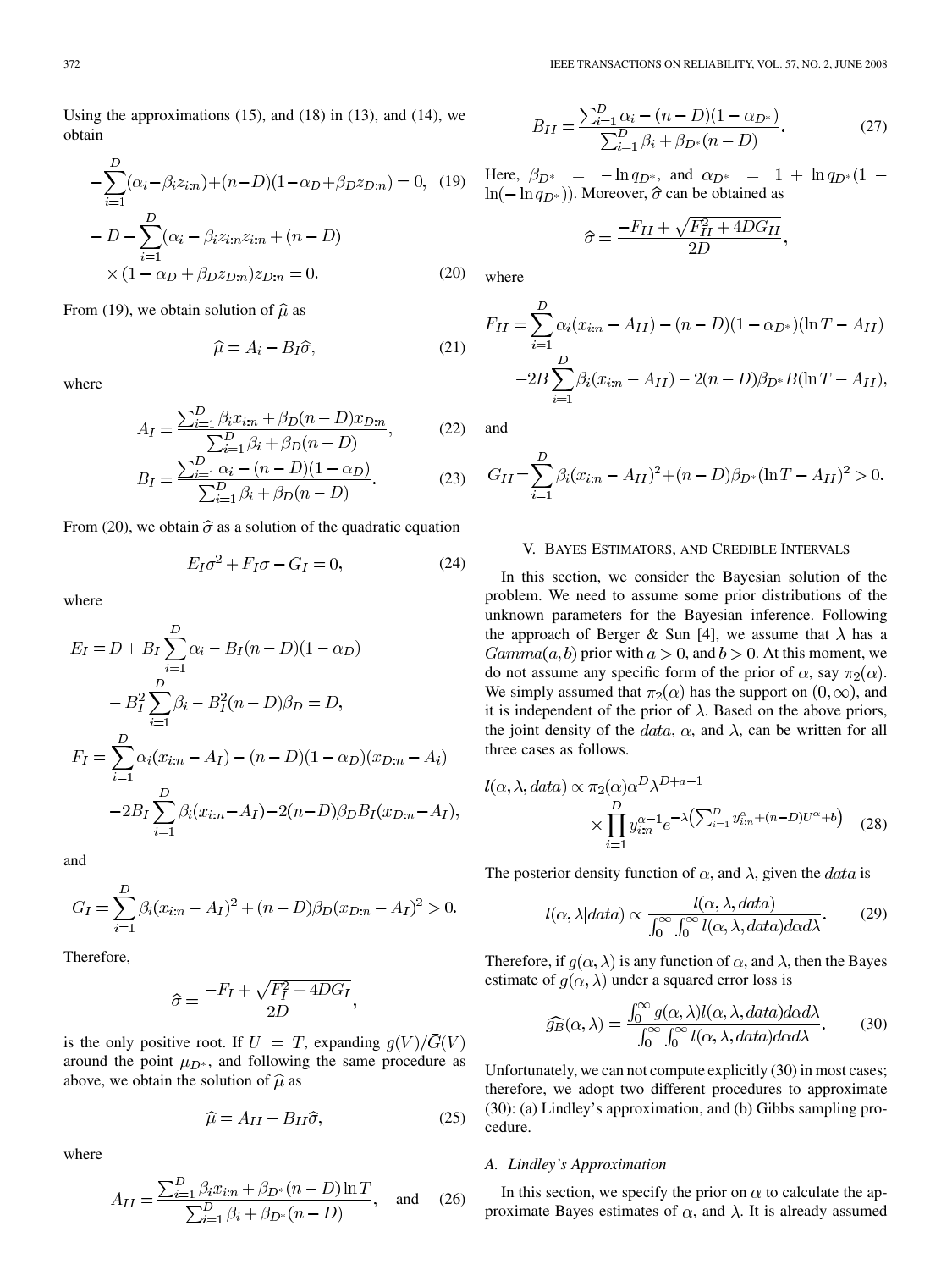that  $\lambda$  has the prior  $Gamma(a, b)$ , and it is assumed that  $\pi_2(\alpha)$ also follows  $Gamma(c, d)$ . Now, based on the above priors, we compute the approximate Bayes estimates of  $\alpha$  and  $\lambda$  using Lindley's approximations. Lindley [20] first proposed his procedure to approximate the ratio of two integrals such as (30). Several others used this approximation; see Press [22] for details. Based on Lindley's approximation, the approximate Bayes estimates of  $\alpha$ , and  $\lambda$  for the squared error loss functions are respectively

$$
\widehat{\alpha}_{B} = \widehat{\alpha} + \frac{1}{2} \left[ \left\{ \frac{2D}{\widehat{\alpha}^{3}} - \widehat{\lambda} \left( \sum_{i=1}^{D} y_{i:n}^{\widehat{\alpha}} (\ln y_{i:n})^{3} + (n - D)U^{\widehat{\alpha}} (\ln U)^{3} \right) \right\} \tau_{11}^{2} + \frac{2D}{\widehat{\lambda}^{3}} \tau_{21} \tau_{22} - 3\tau_{11} \tau_{12} \times \left( \sum_{i=1}^{D} y_{i:n}^{\widehat{\alpha}} (\ln y_{i:n})^{2} + (n - D)U^{\widehat{\alpha}} (\ln U)^{2} \right) \right] + \tau_{11} \left( \frac{c - 1}{\widehat{\alpha}} - d \right) + \tau_{12} \left( \frac{a - 1}{\widehat{\lambda}} - b \right),
$$

and

$$
\hat{\lambda}_B = \hat{\lambda} + \frac{1}{2} \left[ \left\{ \frac{2D}{\hat{\alpha}^3} - \hat{\lambda} \left( \sum_{i=1}^D y_{i:n}^{\hat{\alpha}} (\ln y_{i:n})^3 + (n - D)U^{\hat{\alpha}} (\ln U)^3 \right) \right\} \tau_{11}\tau_{12} + \frac{2D}{\hat{\lambda}^3} \tau_{22}^2 - (\tau_{11}\tau_{22} + 2\tau_{12}^2) \times \left( \sum_{i=1}^D y_{i:n}^{\hat{\alpha}} (\ln y_{i:n})^2 + (n - D)U^{\hat{\alpha}} (\ln U)^2 \right) \right] + \tau_{21} \left( \frac{c-1}{\hat{\alpha}} - d \right) + \tau_{22} \left( \frac{a-1}{\hat{\lambda}} - b \right),
$$

where

$$
\tau_{11} = \frac{W}{SW - V^2}, \quad \tau_{12} = \tau_{21} = -\frac{V}{SW - V^2}, \quad \tau_{22} = \frac{S}{SW - V^2},
$$

and

$$
S = \frac{D}{\hat{\alpha}^2} + \hat{\lambda} \left[ \sum_{i=1}^D y_{i:n}^{\hat{\alpha}} (\ln y_{i:n})^2 + (n - D)U^{\hat{\alpha}} (\ln U)^2 \right]
$$
  

$$
V = \sum_{i=1}^D y_{i:n}^{\hat{\alpha}} \ln y_{i:n} + (n - D)U^{\hat{\alpha}} \ln U, \quad W = \frac{D}{\hat{\lambda}^2}.
$$

For the detailed derivations, see the Appendix, part A.

We can compute the approximate Bayes estimates of  $\alpha$  and  $\lambda$  using Lindley's approximation, but it is not possible to construct highest posterior density (HPD) credible intervals using this method. Therefore, we propose the following Markov Chain Monte Carlo (MCMC) method to draw samples from the posterior density function; and in turn compute the Bayes estimates, and also construct HPD credible intervals.

## *B. Gibbs Sampling*

For generating samples from the posterior density function (29), we assume that the PDF of  $\pi_1(\lambda|a, b)$  follows  $Gamma(a, b)$ , and the PDF of  $\pi_2(\alpha|c, d)$  follows  $Gamma(c, d)$ . We will observe later that our result holds for a much more general class of distributions of  $\pi_2(\alpha|c,d)$  rather than just the gamma distribution. We need the following results for further developments.

*Theorem 1:* Conditionally on  $\alpha$ , and the *data*,  $\lambda$  follows a gamma distribution with the shape parameter  $D + a$ , and the scale parameter  $\sum_{i=1}^{D} y_{i:n}^{\alpha} + (n - D)U^{\alpha} + b$ ; that is .

The proof is straight forward, and therefore omitted.

*Theorem 2:* The conditional distribution of  $\alpha$  given the *data* is log-concave.

*Proof:* See the Appendix, part B.

Devroye [7] proposed a general method to generate samples from a general log-concave density function. Therefore, using Theorems 1 and 2, and adopting the method of Devroye [7], it is possible to generate samples from (29). We use the idea of Geman & Geman [13] to generate samples from the conditional posterior density function using the following scheme.

- Step 1) Generate  $\alpha_1$ , from the posterior density function  $l(\cdot|data)$ , as given in (35), using the method proposed by Devroye [7].
- Step 2) Generate  $\lambda$  from  $\pi_1(\cdot|\alpha_1, data)$  as provided in Theorem 1.
- Step 3) Repeat Steps 1 and 2, M times, and obtain  $\alpha_i$ , and  $\lambda_i$  for  $i=1,\ldots,M$ .
- Step 4) Bayes estimates of  $\alpha$ , and  $\lambda$  with respect to a squared error loss function can be obtained as

$$
\widehat{\alpha}_{Bayes} = \frac{1}{M} \sum_{i=1}^{M} \alpha_i \quad \text{, and} \quad \widehat{\lambda}_{Bayes} = \frac{1}{M} \sum_{i=1}^{M} \lambda_i
$$

respectively.

Step 5) If  $\alpha_{(1)} < \ldots < \alpha_{(M)}$  are the ordered  $\alpha_i$ , and suppose we want to construct a  $100(1 - \beta)\%$  HPD credible interval of  $\alpha$ , then consider the following  $100(1 - \beta)\%$  credible intervals of  $\alpha$ :

$$
(\alpha_{(1)}, \alpha_{((1-\beta)M)})\,, \dots \,, (\alpha_{(\beta M)}, \alpha_{(M)})\,,
$$

Choose that interval which has the shortest length. Similarly, we can construct a  $100(1 - \beta)$ % HPD credible interval of  $\beta$ .

# VI. NUMERICAL EXPERIMENTS

In this section, we present some experimental results, mainly to observe how the different methods behave for different sample sizes, and for different censoring schemes. We estimate the unknown parameters using the MLE, AMLE, Bayes estimators obtained by Lindley's approximations, and also by the Bayes estimators obtained by using MCMC technique. We compare the performances of the different estimators with respect to their average biases, and MSE.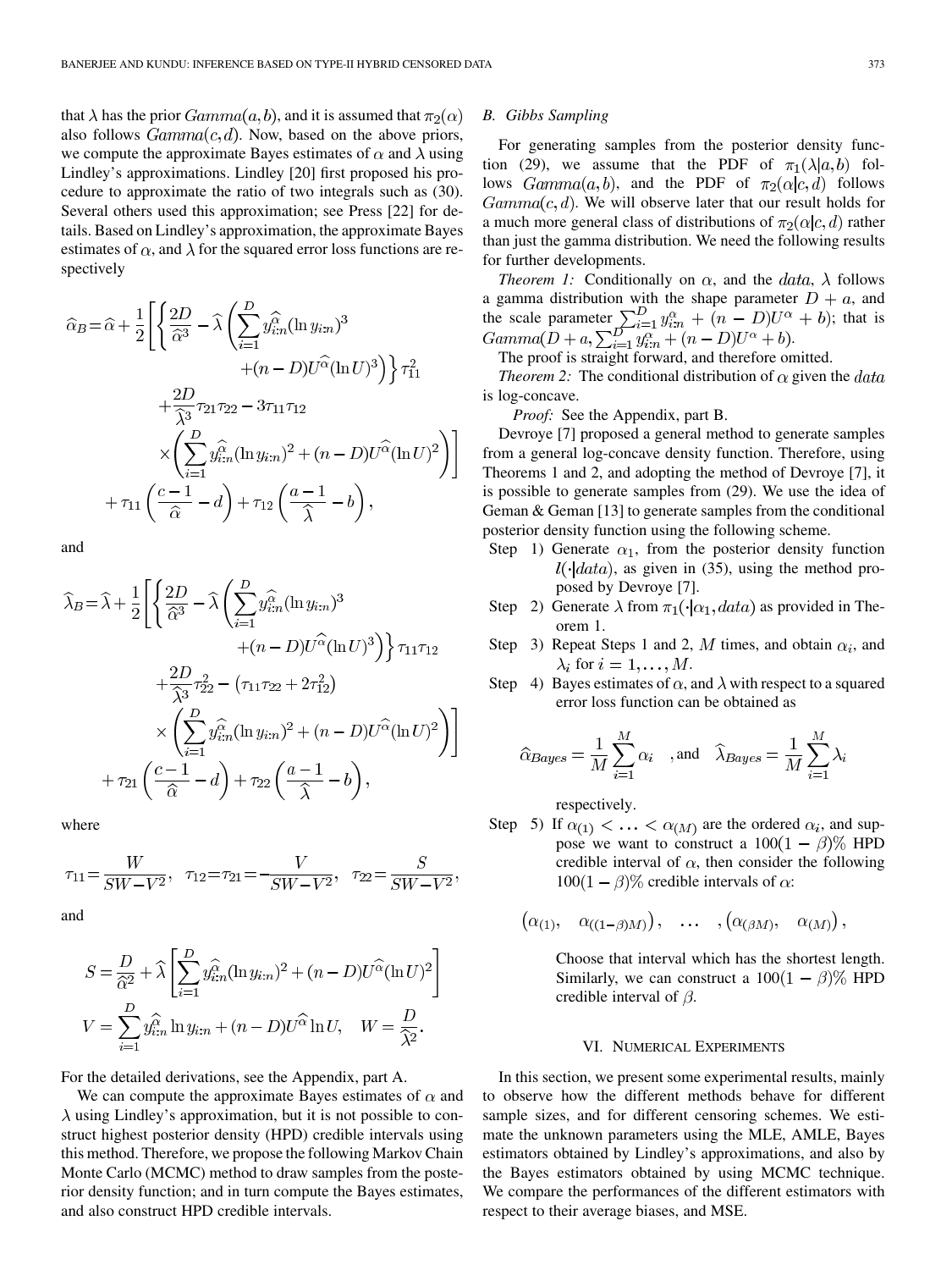We also compare the average lengths of the asymptotic confidence intervals to the HPD credible intervals by their coverage percentages. From now on, the Bayes estimators obtained by Lindley's approximation, and by using the MCMC technique, will be denoted by BEL, and BEM respectively.

All the experiments have been performed at the Indian Institute of Technology Kanpur on a Pentium IV processor using FORTRAN-77. We have used the random deviate generator RAN2 of Press *et al.* [23]. Because  $\lambda$  is the scale parameter, we have taken  $\lambda = 1$  without loss of generality. Moreover, we present the result when T is of the form  $T^{(1/\alpha)}$ , because in that case if  $\hat{\alpha}$  represents the MLE or AMLE of  $\alpha$ , then the distribution of  $(\hat{\alpha}/\alpha)$  is independent of  $\alpha$ . Because of that result, we report the result only for  $\alpha = 1$ ; but these results can be used for any other  $\alpha$ , as we will explain later.

For computing the Bayes estimators, we have assumed that  $\alpha$ , and  $\lambda$  have respectively  $Gamma(a, b)$ , and  $Gamma(c, d)$ priors. To make the comparison meaningful, it is assumed that the priors are non-informative, and they are  $a = b = c = d$ . Note that in this case the priors are non-proper also. When  $c = d = 0$ ,  $\pi_2(\alpha)$  is not log-concave, but the posterior density function  $\pi_2(\alpha|data)$  is still log-concave.

Press [22] suggested to use very small non-negative values of the hyper parameters in this case, and it will make the priors proper. We have tried  $a = b = c = d = 0.0001$ . The results are not significantly different than the corresponding results obtained using non-proper priors, and are not reported due to space.

We have considered different  $n$ ,  $R$ , and  $T$  values. In each case, we compute MLE, AMLE, BEL, and BEM. We compute the average estimates, and MSE over 1000 replications. We have also computed approximate 95% confidence intervals of the unknown parameters using the asymptotic distribution of the MLE, and also the HPD credible intervals using Gibbs samples. We replicate the process 1000 times; and report the average confidence/credible lengths, and coverage percentages. All the results are reported in Tables I–IV.

Some of the points are quite clear from the experiments. For all the methods, and for both the estimators, it is observed that for fixed  $n$  as  $R$  increases, or  $T$  increases the average biases, and the MSE decrease. The average confidence intervals and credible lengths also decrease as  $R$  or  $T$  increases for fixed  $n$ . The AMLE work quite well in all the cases considered. Interestingly, the average biases of the AMLE are slightly smaller than the MLE, but the MSE are slightly larger, mainly for the scale parameters. The performance of the BEL are quite similar to the MLE in terms of biases, and MSE.

Now, considering the confidence intervals and credible lengths, it is observed that the asymptotic results of the MLE work quite well, even when the sample size is 30. It can maintain the coverage percentages in most of the cases. However, when R is small, and for  $T = 1$ , the coverage percentages are significantly higher than the corresponding nominal level. But when we replace the MLE by AMLE, the results are not that satisfactory. In most of the cases, the coverage percentages are smaller than the nominal level.

The performance of the credible intervals of BEM are quite satisfactory. The coverage percentages are close to the nom-

TABLE I THE AVERAGE BIASES, AND THE MEAN SQUARED ERRORS OF MLE, AMLE, BEL, AND BEM FOR  $n = 30, T = 1.0/T = 2.0$ 

|            |       | $R=22$       | $R=24$       | $R=26$       | $R=28$       |
|------------|-------|--------------|--------------|--------------|--------------|
|            |       |              |              |              |              |
|            | $T=1$ | 1.081(0.056) | 1.071(0.048) | 1.062(0.039) | 1.056(0.034) |
| MLE        |       | 1.033(0.047) | 1.007(0.042) | 1.004(0.040) | 1.004(0.038) |
|            |       |              |              |              |              |
|            | $T=2$ | 1.044(0.034) | 1.051(0.036) | 1.057(0.035) | 1.057(0.034) |
|            |       | 1.022(0.042) | 1.013(0.039) | 1.004(0.039) | 1.003(0.039) |
|            | $T=1$ | 1.073(0.054) | 1.064(0.046) | 1.056(0.038) | 1.051(0.033) |
| AMLE       |       | 0.986(0.052) | 0.994(0.048) | 0.999(0.046) | 1.001(0.045) |
|            |       |              |              |              |              |
|            | $T=2$ | 1.038(0.034) | 1.045(0.035) | 1.051(0.034) | 1.052(0.034) |
|            |       | 1.011(0.045) | 1.005(0.044) | 1.001(0.044) | 1.001(0.045) |
|            | $T=1$ | 1.079(0.056) | 1.069(0.048) | 1.062(0.040) | 1.057(0.036) |
| <b>BEL</b> |       | 1.026(0.045) | 1.003(0.041) | 0.998(0.038) | 1.000(0.037) |
|            |       |              |              |              |              |
|            | $T=2$ | 1.042(0.034) | 1.049(0.036) | 1.056(0.036) | 1.057(0.036) |
|            |       | 1.016(0.040) | 1.009(0.039) | 0.998(0.037) | 0.999(0.037) |
|            | $T=1$ | 1.040(0.040) | 1.043(0.042) | 1.040(0.035) | 1.024(0.027) |
| <b>BEM</b> |       | 1.043(0.058) | 1.034(0.055) | 1.020(0.050) | 1.027(0.047) |
|            |       |              |              |              |              |
|            | $T=2$ | 1.022(0.032) | 1.021(0.032) | 1.029(0.030) | 1.041(0.030) |
|            |       | 1.015(0.047) | 1.015(0.044) | 1.032(0.048) | 1.017(0.045) |

TABLE II THE AVERAGE BIASES, AND THE MEAN SQUARED ERRORS OF MLE, AMLE, BEL, AND BEM FOR  $n = 40$ ,  $T = 1.0/T = 2.0$ 

|            |       | $R=28$       | $R=32$       | $R=36$       | $R=38$       |
|------------|-------|--------------|--------------|--------------|--------------|
|            |       |              |              |              |              |
|            | $T=1$ | 1.058(0.037) | 1.050(0.030) | 1.044(0.025) | 1.041(0.022) |
| MLE        |       | 1.061(0.034) | 1.006(0.032) | 1.004(0.029) | 1.003(0.028) |
|            |       |              |              |              |              |
|            |       |              |              |              |              |
|            | $T=2$ | 1.029(0.024) | 1.035(0.024) | 1.043(0.024) | 1.041(0.022) |
|            |       | 1.025(0.033) | 1.016(0.030) | 1.004(0.029) | 1.003(0.028) |
|            | $T=1$ | 1.052(0.036) | 1.045(0.030) | 1.039(0.024) | 1.037(0.022) |
| AMLE       |       | 0.993(0.041) | 0.999(0.037) | 0.002(0.035) | 1.003(0.034) |
|            |       |              |              |              |              |
|            | $T=2$ | 1.025(0.023) | 1.030(0.023) | 1.038(0.024) | 1.037(0.022) |
|            |       |              |              |              |              |
|            |       | 1.013(0.035) | 1.008(0.035) | 1.003(0.034) | 1.003(0.034) |
|            | $T=1$ | 1.056(0.037) | 1.049(0.031) | 1.043(0.026) | 1.041(0.024) |
| <b>BEL</b> |       | 1.057(0.033) | 1.003(0.032) | 1.000(0.028) | 1.000(0.027) |
|            |       |              |              |              |              |
|            | $T=2$ | 1.028(0.024) | 1.033(0.024) | 1.042(0.025) | 1.041(0.024) |
|            |       | 1.022(0.033) | 1.013(0.030) | 1.000(0.028) | 1.000(0.027) |
|            | $T=1$ |              |              |              |              |
|            |       | 1.030(0.030) | 1.031(0.027) | 1.029(0.022) | 1.027(0.020) |
| BEM        |       | 1.034(0.042) | 1.024(0.041) | 1.028(0.034) | 1.010(0.029) |
|            |       |              |              |              |              |
|            | $T=2$ | 1.010(0.023) | 1.020(0.024) | 1.025(0.022) | 1.024(0.021) |
|            |       | 1.018(0.033) | 1.004(0.030) | 1.011(0.030) | 1.012(0.030) |
|            |       |              |              |              |              |

inal level in most of the cases. Moreover, in most of the cases, the average lengths of the credible intervals are slightly shorter than the confidence intervals. Finally, note that Bayes estimates are most computationally expensive, followed by MLE, and AMLE.

Now we explain how we can use the table values for any other  $\alpha$ . For example, when  $\alpha = 2$ , then for  $n = 30$ ,  $R = 22$ , and  $T = 1$  (Table I), the average MLE of  $\alpha$  will be  $2 \times 1.081$ , the MSE will be  $4 \times 0.056$ , the average 95% confidence length (Table III) will be  $2 \times 0.7464$ , and the coverage percentage will be 95%. Similarly, when  $\alpha = 2$ , for  $n = 30$ ,  $R = 22$ , and  $T = 2^{(1/2)}$ , the average MLE will be 2 × 1.044, the MSE will be  $4 \times 0.034$ , the average 95% confidence length (Table III) will be  $2 \times 0.6490$ , and the coverage percentage will be 95%.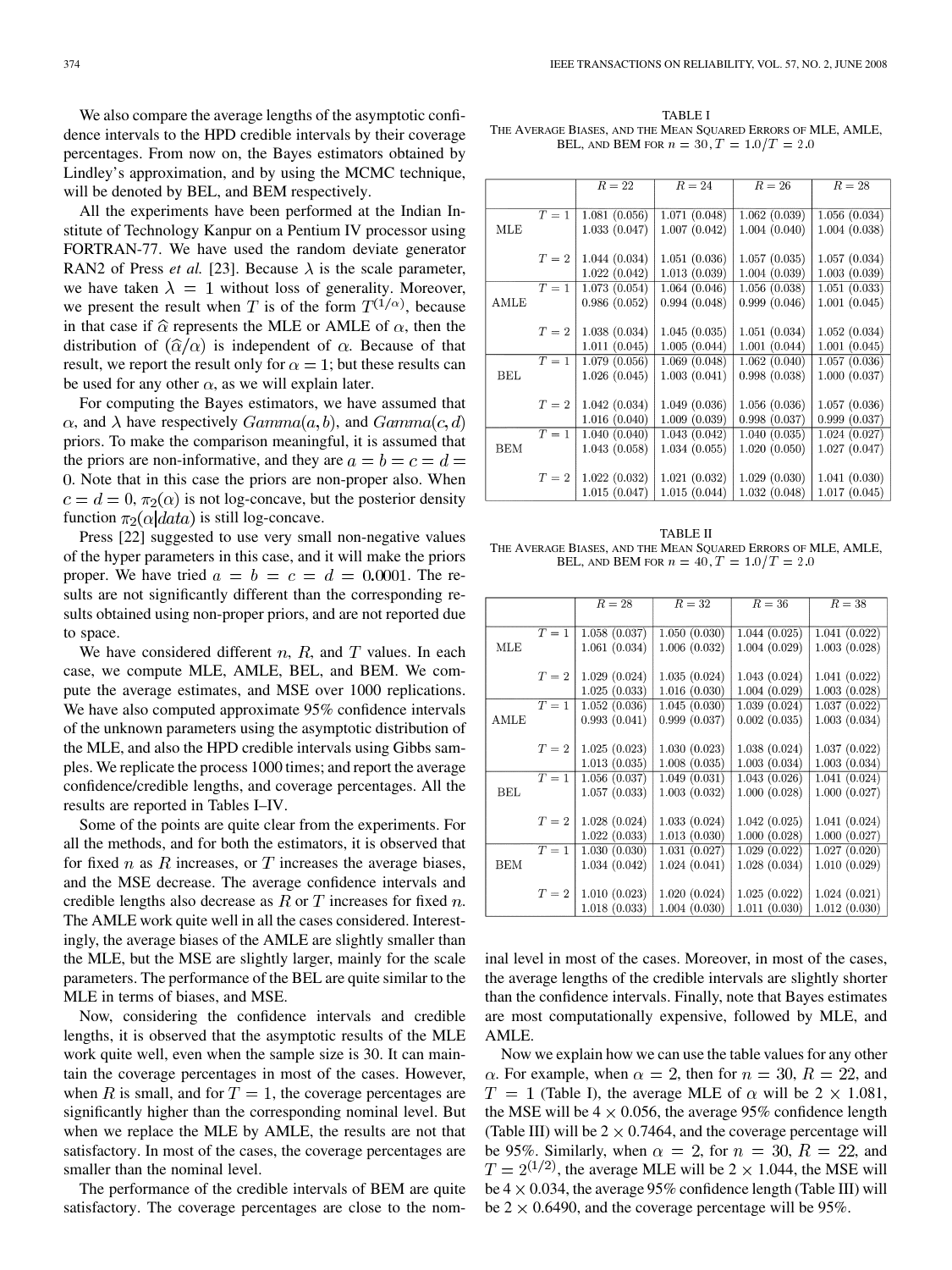TABLE III THE AVERAGE 95% CONFIDENCE INTERVALS OF THE MLE, AMLE, AND CREDIBLE LENGTHS OF BEM; AND THEIR COVERAGE PERCENTAGES FOR  $n = 30, T = 1./T = 2.0$ 

|             |       | $R=22$                     | $R=24$     | $R=26$     | $R=28$     |
|-------------|-------|----------------------------|------------|------------|------------|
|             |       |                            |            |            |            |
|             | $T=1$ | 0.7464(95)                 | 0.6999(95) | 0.6624(95) | 0.6262(95) |
| MLE         |       | 0.8806(98)                 | 0.8018(93) | 0.7932(92) | 0.7857(92) |
|             |       |                            |            |            |            |
|             | $T=2$ | 0.6490(95)                 | 0.6464(95) | 0.6470(95) | 0.6227(95) |
|             |       | 0.8052(93)                 | 0.7846(93) | 0.7900(93) | 0.7815(92) |
|             | $T=1$ | 0.6676(92)                 | 0.6251(91) | 0.6200(92) | 0.5594(89) |
| <b>AMLE</b> |       | 0.7906(89)                 | 0.7968(90) | 0.8450(90) | 0.7913(87) |
|             |       |                            |            |            |            |
|             | $T=2$ | 0.5791(93)                 | 0.5851(92) | 0.6056(92) | 0.5575(89) |
|             |       | 0.7812(92)                 | 0.7927(91) | 0.8435(90) | 0.7897(87) |
|             | $T=1$ | 0.7665(97)                 | 0.6997(95) | 0.6564(95) | 0.6093(96) |
| <b>BEM</b>  |       | 0.8491(95)                 | 0.7948(95) | 0.7601(95) | 0.7498(96) |
|             |       |                            |            |            |            |
|             |       | $T = 2 \mid 0.6443 \ (95)$ | 0.6425(95) | 0.6392(96) | 0.6105(95) |
|             |       | 0.7443(95)                 | 0.7500(95) | 0.7457(95) | 0.7313(94) |

TABLE IV THE AVERAGE 95% CONFIDENCE INTERVALS OF THE MLE, AMLE, AND THE CREDIBLE LENGTHS OF BEM; AND THEIR COVERAGE PERCENTAGES FOR  $n = 40, T = 1.0/T = 2.0$ 

|      |       | $R=28$     | $R=32$     | $R=36$     | $R=38$     |
|------|-------|------------|------------|------------|------------|
|      |       |            |            |            |            |
|      | $T=1$ | 0.6506(96) | 0.6075(96) | 0.5509(95) | 0.5329(96) |
| MLE  |       | 0.7969(99) | 0.7042(94) | 0.6955(94) | 0.6923(94) |
|      |       |            |            |            |            |
|      | $T=2$ | 0.5541(95) | 0.5618(96) | 0.5466(95) | 0.5329(96) |
|      |       | 0.6979(95) | 0.6977(95) | 0.6926(94) | 0.6912(94) |
|      | $T=1$ | 0.6011(94) | 0.5457(94) | 0.4970(93) | 0.4864(91) |
| AMLE |       | 0.7289(93) | 0.6922(93) | 0.6869(92) | 0.6865(90) |
|      |       |            |            |            |            |
|      | $T=2$ | 0.4977(94) | 0.4985(94) | 0.4933(93) | 0.4864(91) |
|      |       | 0.6876(94) | 0.6864(93) | 0.6854(92) | 0.6849(90) |
|      | $T=1$ | 0.6644(96) | 0.5983(95) | 0.5411(95) | 0.5133(95) |
| BEM  |       | 0.7495(96) | 0.6672(94) | 0.6466(95) | 0.6315(95) |
|      |       |            |            |            |            |
|      | $T=2$ | 0.5457(94) | 0.5527(95) | 0.5315(95) | 0.5043(94) |
|      |       | 0.6408(94) | 0.6400(95) | 0.6315(95) | 0.6310(94) |

## VII. DATA ANALYSIS

In this section, we present one data analysis for illustrative purposes. It is strength data originally reported by Badar & Priest [2]. The authors are thankful to Professor R.G. Surles for providing the data, which represent the strength measured in GPA for single carbon fibers, and impregnated 1000-carbon fiber tows. Single fibers were tested under gauge lengths of 1, 10, 20, and 50 mm. Impregnated tows of 1000 fibers were tested at gauge lengths of 20, 50, 150, and 300 mm. We will be considering the single fibers of 10 mm gauge length, with sample size  $n = 63$ . The data are available in Kundu & Gupta [19]. We use the data after subtracting 1.75, and consider the following two sampling schemes:

Scheme 1 is 
$$
R = 40
$$
, and  $T = 2.0$ ;

\nand Scheme 2 is  $R = 20$ , and  $T = 1.0$ .

Before progressing, first we want to check whether the Weibull distribution fits the data or not, and that we have used the complete data. In this case, the MLE, AMLE, BEL, and



Fig. 2. Empirical, and fitted survival functions for the complete data set.



Fig. 3. Different estimated density functions for the scheme 1 data set.

BEM of the unknown parameters  $(\alpha, \lambda)$  are (2.2560, 0.4130), (2.2611, 0.4152), (2.2498, 0.4165), and (2.2300, 0.4176) respectively. The corresponding Kolmogorov-Smirnov statistics, and the associated  $p$  values (in brackets) are  $0.0723(0.8967)$ 0.0711(0.9076), 0.0701(0.9160), and 0.0691(0.9244) respectively. We have just plotted the empirical survival function, and the fitted survival functions in Fig. 2. Observe that all the four fitted survival functions are almost identical, and they fit the data very well.

Now for scheme 1, the MLE, AMLE, BEL, and BEM of  $(\alpha, \lambda)$  are (2.2985, 0.4099), (2.2935, 0.4122), (2.2945, 0.4125), and (2.2680, 0.4120) respectively. The 95% confidence intervals based on MLE, AMLE, and the credible lengths based on BEM of  $(\alpha, \lambda)$  are  $\{(1.7838, 2.8131), (0.2640, 0.5559)\}\,$  $\{(1.7794, 2.8076), (0.2654, 0.5590)\}\$ , and  $\{(1.7860, 2.8133),$ (0.2847,0.5804)} respectively. We have plotted the different estimated density functions in Fig. 3; observe that they are almost identical.

For scheme 2, the MLE, AMLE, BEL, and BEM of  $(\alpha, \lambda)$ are (2.8544, 0.5072), (2.8446, 0.5077), (2.8404, 0.5067), and (2.7894, 0.4987) respectively. The 95% confidence intervals based on MLE, AMLE, and the credible lengths based on BEM of  $(\alpha, \lambda)$  are  $\{(1.7980, 3.9108)$   $(0.3067, 0.7077)\},$ {(1.7917,3.8974), (0.3070,0.7084)}, and {(1.8436,3.9430), (0.3258,0.7263)} respectively. We plot all the estimated density functions in Fig. 4. Observe that the density function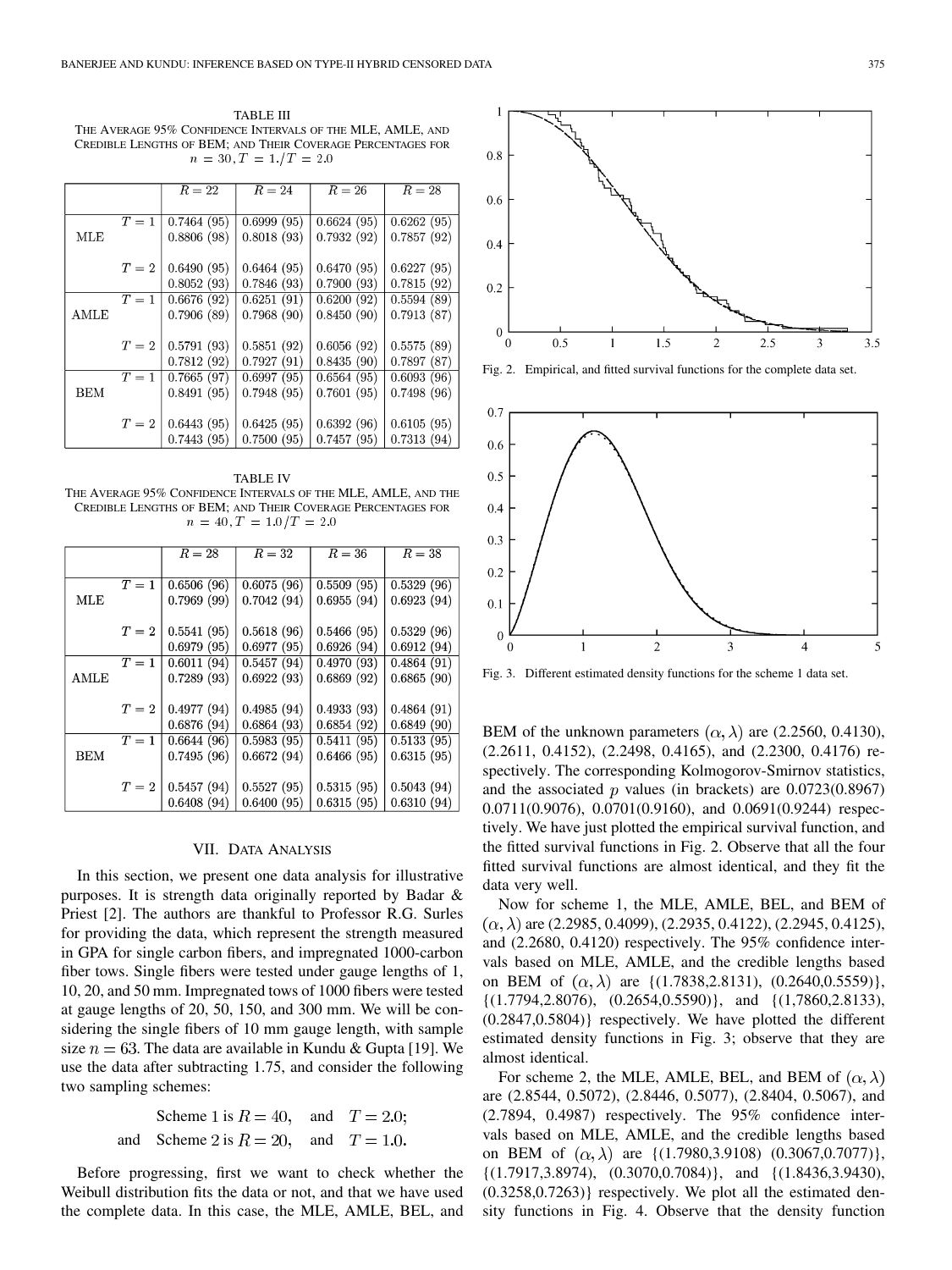

Fig. 4. Different estimated density functions for the scheme 2 data set.



Fig. 5. Different estimated density functions based on MLE for complete, scheme 1, and scheme 2 data sets.

obtained using BEM is slightly different than the other three density functions.

Now, we want to see the effect of censoring on the estimation of the unknown parameters. We have plotted the three density functions based on MLE for complete, scheme 1, and scheme 2 data sets in Fig. 5. Observe that the estimated density functions for complete, and scheme 1 data sets are almost identical. For scheme 1, the effect is not noticeable; but for scheme 2, the effect is quite severe. It is clear that the estimated density function obtained using the scheme 2 data set could not estimate the right tail properly because of the absence of information in that region.

## VIII. OPTIMUM CENSORING SCHEME

In practice, it is quite important to choose the *optimum* censoring scheme among possible different schemes. In this section, we briefly describe how to choose an *optimum* censoring scheme among possible schemes. Here, a possible Type-II hybrid censoring scheme means, for a fixed sample size  $n$ , a particular choice of  $(T, R)$ , when  $R \leq n$ . Therefore, a practitioner might be interested in choosing that particular Type-II hybrid censoring scheme, which provides the maximum *information* of the unknown parameters. Another important problem might be to choose between a Type-I, and Type-II hybrid censoring scheme. For example, if there is a Type-I hybrid censoring scheme  $[T_1, R_1]$ , and a Type-II hybrid censoring scheme

 $(T_2, R_2)$ , one is interested to know which one provides more *information* about the unknown parameters. In both the problems, one of the common points is to define an *information measure* for a given censoring scheme. Note that, if only one parameter is unknown, then it can be defined as a measure which is inversely proportional to the asymptotic variance of the unknown parameter; see Zhang & Meeker [24]. But if both the parameters are unknown, then it is not very easy to define. Some of the existing choices are the trace, or determinant of the Fisher information matrix. But unfortunately, they are not scale invariant; see Gupta & Kundu [15].

One way to define the *information measure* for a particular sampling scheme is as the inverse of the asymptotic variance of the 100  $p$ -th quantile estimator obtained using that particular scheme; see for example Zhang & Meeker [24]. Because this *information measure* depends on p, recently Gupta & Kundu [15] proposed the information measure

$$
I\{(T,R)\} = \left[\int_{0}^{1} V((T,R)_p) dp\right]^{-1},\tag{31}
$$

where  $V((T,R)_p)$  denotes the asymptotic variance of the 100  $p$ -th quantile estimator obtained using the Type-II hybrid censoring scheme  $(T, R)$ ; or a more general *information measure* can be defined as

$$
I^*\{(T,R)\} = \left[\int_0^1 w(p)V((T,R)_p) dp\right]^{-1}.
$$
 (32)

Here,  $w(p)$  is a non-negative weight function defined on  $(0, 0)$ 1). Note that the *information measure* proposed by Zhang & Meeker [24] is a particular case of (32). Similarly, we can define  $I\{[T,R]\}\$  or  $I^*\{[T,R]\}\$  also.

Now, among the different Type-II hybrid censoring schemes, if somebody wants to choose that scheme which provides the maximum (31) or (32), the obvious choice should be  $R = n$ . Similarly, between a Type-I hybrid censoring scheme  $[T_1, R_1]$ , and a Type-II hybrid censoring scheme  $(T_2, R_2)$ , one should prefer that particular scheme which provides the maximum *information measure*. Moreover, between the Type-I hybrid censoring scheme  $[T, R]$ , and Type-II hybrid censoring scheme  $(T, R)$ , clearly  $(T, R)$  provides more information than  $[T, R]$ . Therefore, without restricting the *duration of the experiment*, our result is not important. One way to bring the time into consideration is to introduce a cost factor on time. In this paper, we do not use the cost factor approach. Instead we choose that scheme which provides the maximum *information measure* among the schemes with a given maximum expected duration of the experiment.

To choose the optimum censoring scheme, or to choose between a Type-I or a Type-II hybrid censoring scheme, the experimenter needs to know the unknown parameters. In practice, if it is completely unknown, the experimenter needs to perform some pilot experiments to approximate the unknown parameters. We observed in the numerical study, although we could not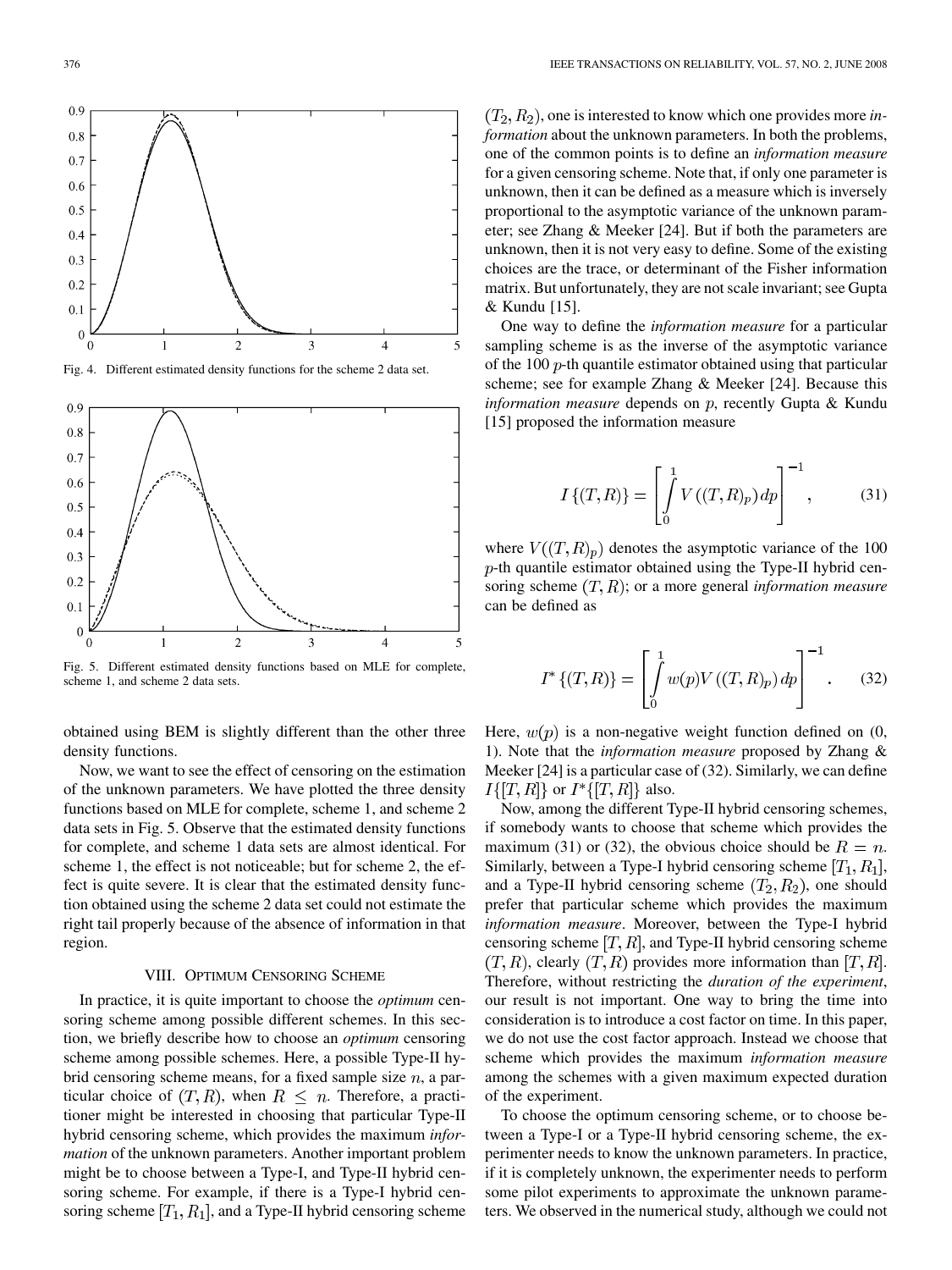prove it theoretically, that for fixed  $n$  and  $T$  as  $R$  increases, or for fixed n and R as T increases, the *information measure* (31) increases. Therefore, for the Type-II hybrid censoring scheme for the given time period  $T^0$ , we choose the maximum R, say , such that  $E(Y_{R^*,n}) \leq T^0$ . This result means that among all the possible Type-II hybrid censoring schemes, whose expected durations are less than  $T^0$ ,  $(T^0, R^*)$  has the maximum  $I\{(R,T)\}\$  value. Similarly, for the Type-I hybrid censoring case also, for fixed n and T as R increases, or for fixed n and R as T increases, the *information measure*  $I\{[T, R]\}$  increases. Therefore, for a Type-I hybrid censoring scheme, among all the possible Type-I hybrid censoring schemes whose expected durations are less than  $T^0$ ,  $[T^0, R^*+1]$  has the maximum  $I\{[T, R]\}$ value. Similarly, for fixed  $T^0$ , the choice between  $(T^0, R^*)$ , and  $[T<sup>0</sup>, R<sup>*</sup>+1]$  can be easily made based on their *information measures*.

Now we discuss with an illustrative example how to choose the *optimum scheme* for fixed  $n$ ; and when the shape, and scale parameters are known. Because  $\lambda$  is the scale parameter, we take  $\lambda = 1$ , without loss of generality. We illustrate the result for  $\alpha = 2.0$ , and  $n = 10$ . Now, if we put 10 items on test, then without any censoring mechanism, the expected duration of the experiment is  $E(Z_{(10)})$ , where  $Z_{(10)}$  is the maximum order statistic of a sample of size 10, from a Weibull distribution with the shape parameter 2, and scale parameter 1. Therefore,

$$
E\left(Z_{(10)}\right) = 20 \int_{0}^{\infty} x^{2} e^{-x^{2}} \left(1 - e^{-x^{2}}\right)^{9} dx = 1.6757 \approx 1.68,
$$
\n(33)

indicates that, without any censoring mechanism, the expected duration of the experiment is 1.68 units of time. But suppose the experimenter can afford only 1.26 units ( $\approx 75\%$  of 1.68) of time. Then what should be the *optimum* choice? Observe that  $E(Z_{(8)})$  < 1.26 <  $E(Z_{(9)})$ . Therefore, the *optimum* Type-I, and Type-II hybrid censoring sampling schemes will be {[1.26, 9]}, and {(1.26, 8)} respectively; and between the two options, choose the one which produces the higher *information measure*.

# IX. CONCLUSIONS

In this paper, we consider the classical, and Bayesian inference procedures for the Type-II hybrid censored Weibull parameters. We provide the maximum likelihood estimators, and it is observed that the maximum likelihood estimators of the unknown parameters can be obtained by solving a simple iterative procedure. We have also proposed approximate maximum likelihood estimators of the unknown parameters, and they can be obtained explicitly. The Bayes estimators of the unknown parameters can not be obtained in explicit forms, and we have proposed two approximations which can be implemented very easily. We compare the performance of the different methods by Monte Carlo simulations, and it is observed that the performances are quite satisfactory.

# APPENDIX A

For the two-parameter case, using notation  $(\lambda_1, \lambda_2) = (\alpha, \lambda)$ , the Lindley's approximation can be written as

$$
\widehat{g} = g(\widehat{\lambda}_1, \widehat{\lambda}_2) + \frac{1}{2} (A + l_{30}B_{12} + l_{03}B_{21} + l_{21}C_{12} + l_{12}C_{21})
$$
  
+  $p_1 A_{12} + p_2 A_{21}$ , (34)

where

$$
A = \sum_{i=1}^{2} \sum_{j=1}^{2} w_{ij} \tau_{ij}, l_{ij} = \frac{\partial^{i+j} L(\lambda_1, \lambda_2)}{\partial \lambda_1^i \partial \lambda_2^j},
$$
  
\n $i, j = 0, 1, 2, 3, \& i + j = 3,$   
\n $p_i = \frac{\partial p}{\partial \lambda_i}, w_i = \frac{\partial g}{\partial \lambda_i}, w_{ij} = \frac{\partial^2 g}{\partial \lambda_i \partial \lambda_j}, p = \ln \pi(\lambda_1, \lambda_2),$   
\n $A_{ij} = w_i \tau_{ii} + w_j \tau_{ji}, B_{ij} = (w_i \tau_{ii} + w_j \tau_{ij}) \tau_{ii},$   
\n $c_{ij} = 3w_i \tau_{ii} \tau_{ij} + w_j (\tau_{ii} \tau_{jj} + 2\tau_{ij}^2).$ 

Now,

$$
L(\alpha, \lambda) = D \ln \alpha + D \ln \lambda (\alpha - 1) \sum_{i=1}^{D} \ln y_{i:n}
$$
  
\n
$$
- \lambda \left\{ \sum_{i=1}^{D} y_{i:n}^{\alpha} + (n - D) U^{\alpha} \right\},
$$
  
\n
$$
l_{30} = \frac{2D}{\widehat{\alpha}^3} - \widehat{\lambda} \left[ \sum_{i=1}^{D} y_{i:n}^{\widehat{\alpha}} (\ln y_{i:n})^3 + (n - D) U^{\widehat{\alpha}} (\ln U)^3 \right],
$$
  
\n
$$
l_{03} = \frac{2D}{\widehat{\lambda}^3},
$$
  
\n
$$
l_{21} = - \left[ \sum_{i=1}^{D} y_{i:n}^{\widehat{\alpha}} (\ln y_{i:n})^2 + (n - D) U^{\widehat{\alpha}} (\ln U)^2 \right],
$$
  
\n
$$
l_{12} = 0.
$$

Now, when  $g(\alpha, \lambda) = \alpha$ , then

$$
w_1 = 1
$$
,  $w_2 = 0$ ,  $w_{ij} = 0$ , for  $i, j = 1, 2$ .

Therefore,

$$
A = 0, \quad B_{12} = \tau_{11}^2, \quad B_{21} = \tau_{21}\tau_{22}, \quad C_{12} = 3\tau_{11}\tau_{12},
$$
  
\n
$$
C_{21} = (\tau_{22}\tau_{11} + 2\tau_{21}^2), \quad A_{12} = \tau_{11} \quad A_{21} = \tau_{12}.
$$
  
\n
$$
p = \ln \pi_2(\alpha) + \ln \pi_1(\lambda)
$$
  
\n
$$
= (a - 1)\ln \lambda - b\lambda + (c - 1)\ln \alpha - d\alpha, \quad \text{and}
$$
  
\n
$$
p_1 = \frac{c - 1}{\widehat{\alpha}} - d, \quad p_2 = \frac{a - 1}{\widehat{\lambda}} - b.
$$

Now for the second part, when  $g(\alpha, \lambda) = \lambda$ , then

$$
w_1 = 0
$$
,  $w_2 = 1$ ,  $w_{ij} = 0$  for  $i, j = 1, 2$ , and  
\n $A = 0$ ,  $B_{12} = \tau_{12}\tau_{11}$ ,  $B_{21} = \tau_{22}^2$ ,  
\n $C_{12} = \tau_{11}\tau_{22} + 2\tau_{12}^2$ ,  
\n $C_{21} = 3\tau_{22}\tau_{21}$ ,  $A_{12} = \tau_{21}$ ,  $A_{21} = \tau_{22}$ .